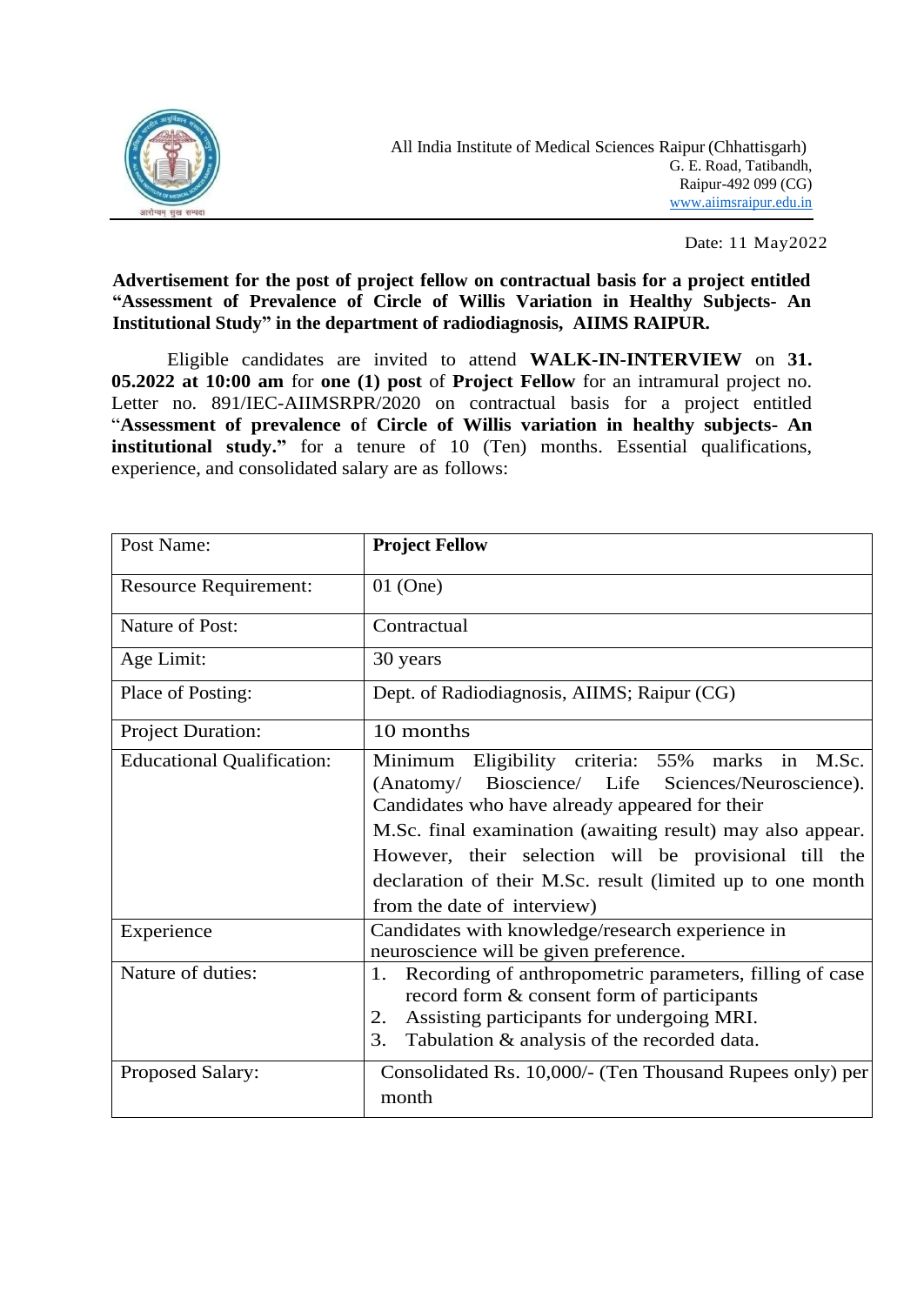# **Terms and Conditions**

- 1. This is a fixed tenure contractual vacancy under funded intramural project and not an employment on AIIMS Raipur pay roll.
- 2. Employment will automatically terminate upon completion of the 10 months from the date of joining of duties and there is no liability for permanent employment on AIIMS,Raipur or Principal investigator.
- 3. The appointment can be terminated with one month notice from either side without assigning any reason.
- 4. The candidates have no right to claim permanent employment based on this job.
- 5. No TA/DA will be paid for attending the interview. Interested candidates may appear for walk-in interview.
- 6. Candidates should bring duly filled application form (As per the prescribed Proforma) and all original certificates of educational qualifications, experience certificate, if any, along with a photo and set of self-attested photocopies of all certificates at the time of interview.
- 7. Mere fulfilling the essential qualification does not guarantee for the selection.

## **Date and time of Walk in Interview:**

| Date of Walk-in-Interview | : 31.05.2022 |
|---------------------------|--------------|
| <b>Reporting Time</b>     | $: 10.00$ am |

**Venue:**Department of Radio-Diagnosis, Ground floor, B-block, All India Institute of Medical Sciences, Tatibandh, G.E Road, Raipur, Pin: 492099

#### **For any queries contact or write to:**

Dr. Saroj Kumar Pati Associate Professor & Principal Investigator Department of Radio Diagnosis AIIMS, Raipur (C.G.) [Email:](mailto:Email:) [sarojpati@aiimsraipur.edu.in](mailto:sarojpati@aiimsraipur.edu.in)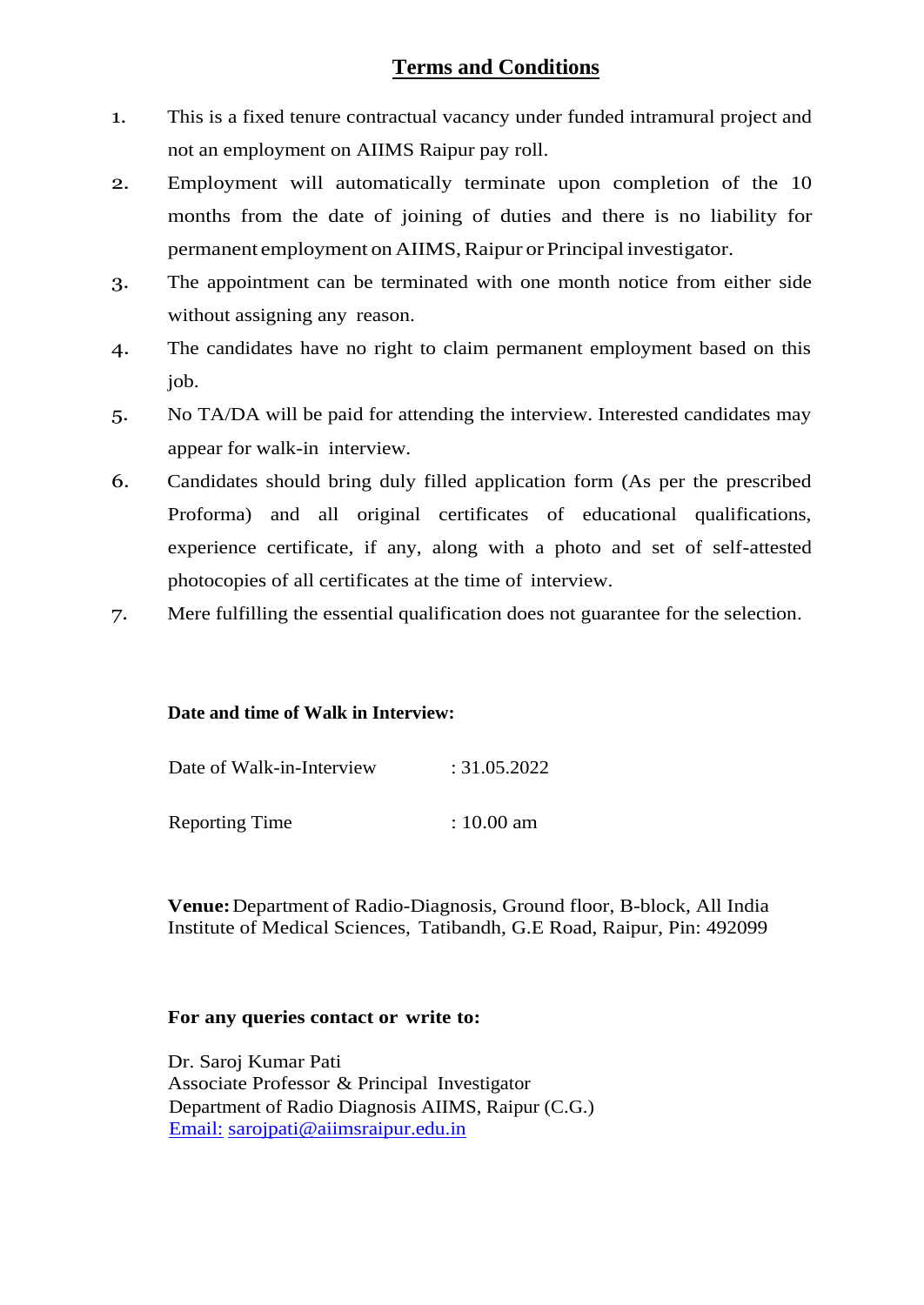

**Application for the post of …………………………………… on contractual basis for a project entitled "Assessment of Prevalence of Circle of Willis Variation in Healthy Subjects- An Institutional Study" in the department of radiodiagnosis, AIIMS, RAIPUR.**

|                            | 1. Name of the post applied for:- |  |  |  |  |  |  |  |  |  |  |               |  |            |               | Affix |  |
|----------------------------|-----------------------------------|--|--|--|--|--|--|--|--|--|--|---------------|--|------------|---------------|-------|--|
|                            |                                   |  |  |  |  |  |  |  |  |  |  |               |  |            | Passport Size |       |  |
| 2. Name of the Project:-   |                                   |  |  |  |  |  |  |  |  |  |  | self-attested |  |            |               |       |  |
|                            |                                   |  |  |  |  |  |  |  |  |  |  |               |  | colour     |               |       |  |
| 3. Name in block letters:- |                                   |  |  |  |  |  |  |  |  |  |  |               |  | photograph |               |       |  |
|                            |                                   |  |  |  |  |  |  |  |  |  |  |               |  |            |               | here. |  |
|                            |                                   |  |  |  |  |  |  |  |  |  |  |               |  |            |               |       |  |
|                            |                                   |  |  |  |  |  |  |  |  |  |  |               |  |            |               |       |  |
|                            |                                   |  |  |  |  |  |  |  |  |  |  |               |  |            |               |       |  |
|                            |                                   |  |  |  |  |  |  |  |  |  |  |               |  |            |               |       |  |

## 4. Father / Husband's Name in block letters:-

#### 5. Postal Address:

State:-

PIN:-

6. Contact Number:-

7. E-mail ID:-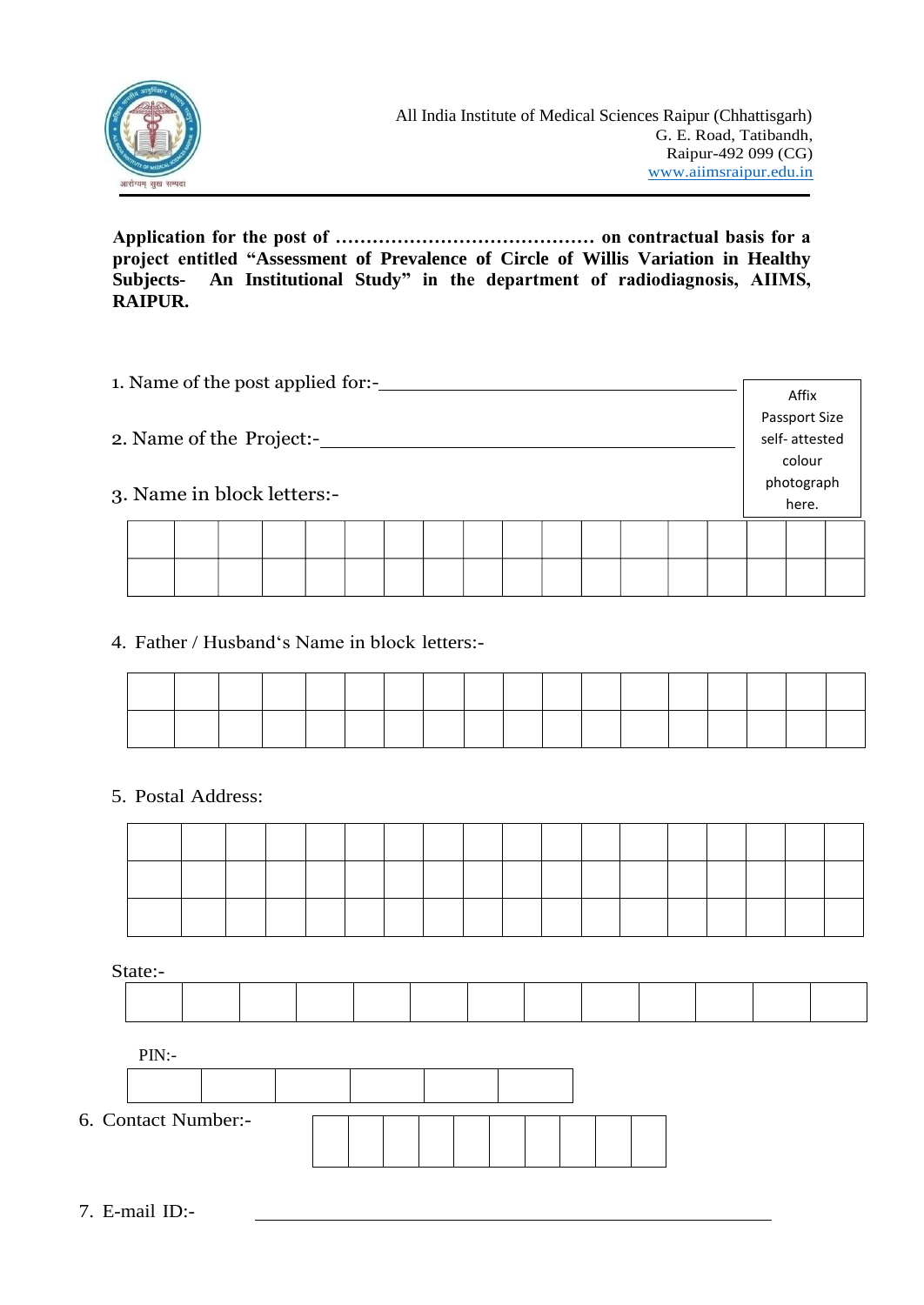## 8. Permanent Address:

| State:- |  |  |  |  |  |  |  |  |  |  |  |  |  |  |
|---------|--|--|--|--|--|--|--|--|--|--|--|--|--|--|
|         |  |  |  |  |  |  |  |  |  |  |  |  |  |  |
| PIN:    |  |  |  |  |  |  |  |  |  |  |  |  |  |  |

# 9. Date of Birth with documentary

Evidence-

10. Category: UR/OBC/SC/ST



11. Gender:- Male /Female

## 12. Educational Qualification:-

| Name of the<br>Examination | Subject/<br>Discipline/<br>Specialty | University/<br>$Institute/$<br>College | Year of<br>Passing final<br>examination | Marks<br>obtained | Percentage |
|----------------------------|--------------------------------------|----------------------------------------|-----------------------------------------|-------------------|------------|
|                            |                                      |                                        |                                         |                   |            |
|                            |                                      |                                        |                                         |                   |            |
|                            |                                      |                                        |                                         |                   |            |
|                            |                                      |                                        |                                         |                   |            |